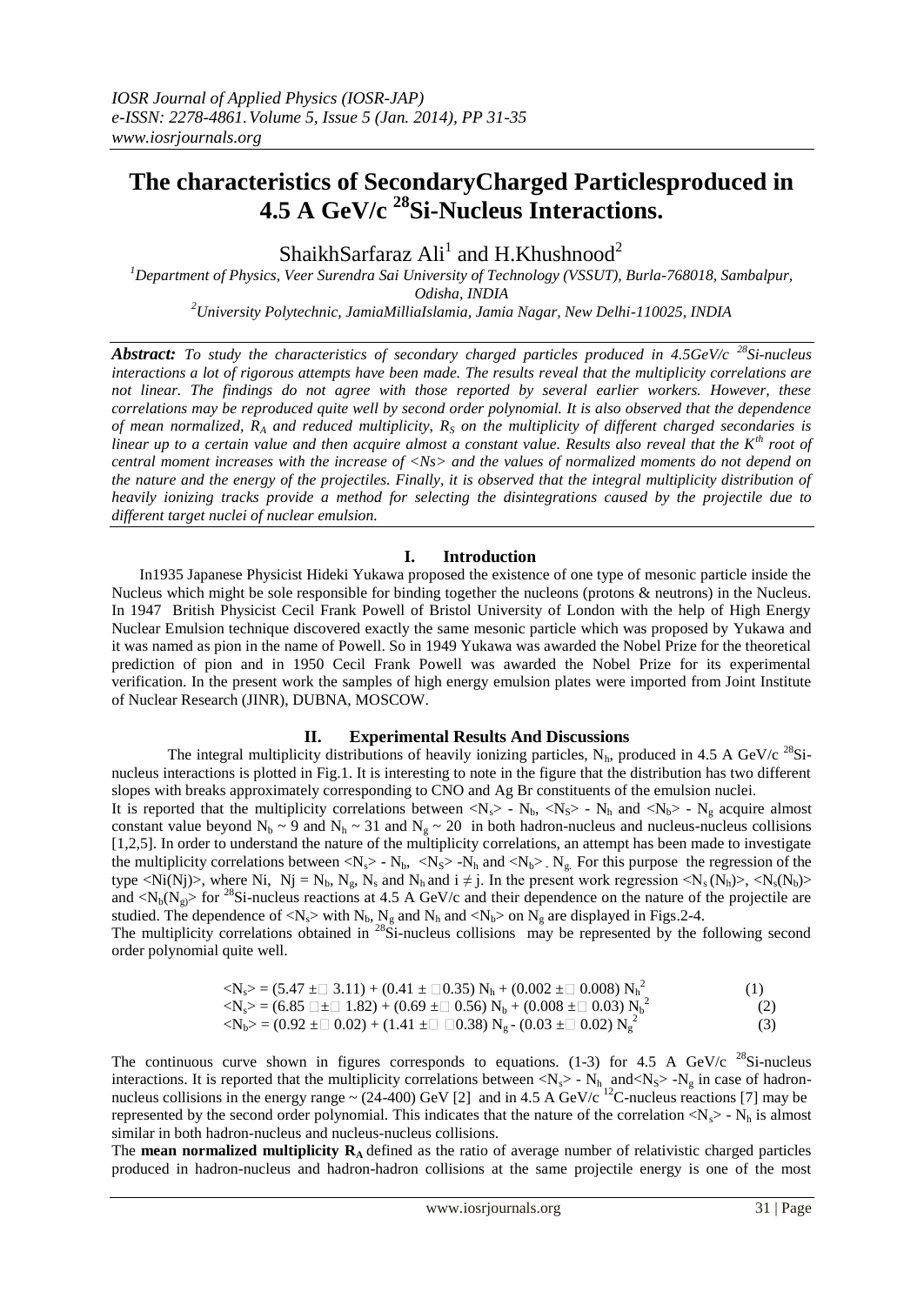important parameter to test the predictions of various theoretical models put forward for explaining the mechanism of hadronization of final stage charged particles produced in hadron-nucleus collisions. The study of  $R_A$  and its dependence on the nature and energy of the impinging hadron has been investigated by several workers in hadron-nucleus collisions at high energies [1]. However, a little attention has been paid to study this parameter in nucleus-nucleus interactions [6]. Thus, an attempt has been made to investigate the dependence of the mean normalized multiplicity, on the mass of the projectile and target nucleus. Mathematically,  $R_A$  may be given as;

$$
R_A = \langle N_s \rangle_{AA} / \langle N_{ch} \rangle_{PP}
$$
 (4)

Here  $\langle N_s \rangle$ <sub>AA</sub> refers to to the average number of relativistic charged particles produced in nucleus-nucleus interactions and  $\langle N_{ch} \rangle_{PP}$  is the average number of charged particles emitted in Proton-Proton collisions at the same projectile energy.

The **reduced multiplicity,**  $R_s$  is defined as the ratio of the average number of relativistic charged particles produced in nucleus-nucleus reactions,  $\langle N_s \rangle_{AA}$  and Proton-nucleus reactions  $\langle N_{ch} \rangle_{PP}$  at the same projectile energy,

$$
R_S = \langle N_s \rangle_{AA} / \langle N_s \rangle_{PA}
$$
 (5)

It may be pointed out that the values of  $\langle N_s \rangle$ AA have been calculated using the following relations [6].

$$
\langle N_s \rangle_{AA} = 2.34 \langle N_{ch} \rangle_{PP} - 4.12 \tag{6}
$$

The values of  $R_A$  and  $R_S$  are estimated and their dependence with the number of black tracks,  $N_b$  produced in 4.5 A GeV/c  $^{28}$ Si-nucleus interactions is shown in Fig.5.

It is noticed in the figure that both R<sub>A</sub> and R<sub>S</sub> increase linearly with increasing the value of N<sub>b</sub> up to N<sub>b</sub> ~ 10. The experimental values of  $R_A$  and  $R_S$  are found to satisfy the following relationship, obtained by the method of least squares;

$$
R_A = (0.219 \pm 0.07) N_b + (3.519 \pm 1.15)
$$
  
\n
$$
R_S = (0.330 \pm \square 0.114) N_b + (5.368 \pm 1.73)
$$
\n(7)

A similar behaviour of dependence of  $R_A$  and  $R_S$  with N<sub>b</sub> is also observed in case of <sup>12</sup>C-nucleus reactions at 4.5 A GeV/c [6]. Fig.6 deals with the dependence of parameters  $R_A$  and  $R_S$  with the multiplicity of grey particles, N<sub>g</sub>. It may be noted from the figure that the values of  $R_A$  and  $R_S$  increases with increasing value of  $N_g$  up to  $N_g \sim 9$ .

The following relations obtained by the method of least square fit are found to satisfy the experimental data quite well;

$$
R_A = (0.276 \pm 0.009) N_g + (3.321 \pm 1.32)
$$
  
\n
$$
R_S = (0.437 \pm 0.148) N_g + (4.860 \pm 2.08)
$$
\n(9)

A similar result has also been reported by Saleem et al [6] in the study of  $^{12}$ C-nucleus collisions at 4.5 A GeV/c. An attempt has also been made to study the dependence of the parameters  $R_A$  and  $R_S$  with the multiplicity of heavily ionizing tracks, N<sub>h</sub>. The variation of R<sub>A</sub> and R<sub>S</sub> with N<sub>h</sub> for <sup>28</sup>Si-nucleus collisions is shown in Fig.7. It is clear from the figure that  $R_A$  and  $R_S$  increase linearly with increasing value of  $N_h$  up to  $N_h \sim 28$ . The experimental value of  $R_A$  and  $R_S$  are found to satisfy the following fits obtained by the method of least squares.

$$
R_A = (0.221 \pm 0.033) N_h + (1.721 \pm 0.762)
$$
  
\n
$$
R_S = (0.334 \pm 0.050) N_h + (2.601 \pm 0.149)
$$
\n(12)

The normalized moments of the multiplicity distributions of relativistic charged particles produced in high energy hadron-nucleus collisions has been investigated by several workers in the energy range  $\sim$  (50-400) GeV [4]. However, a little attention has been paid to study the normalized moments of the multiplicity distributions of relativistic charged particles produced in nucleus-nucleus interactions [3, 6]. Thus, it was considered worthwhile to investigate the normalized moments of the distributions and their dependence on the mass of the projectile and struck nucleus.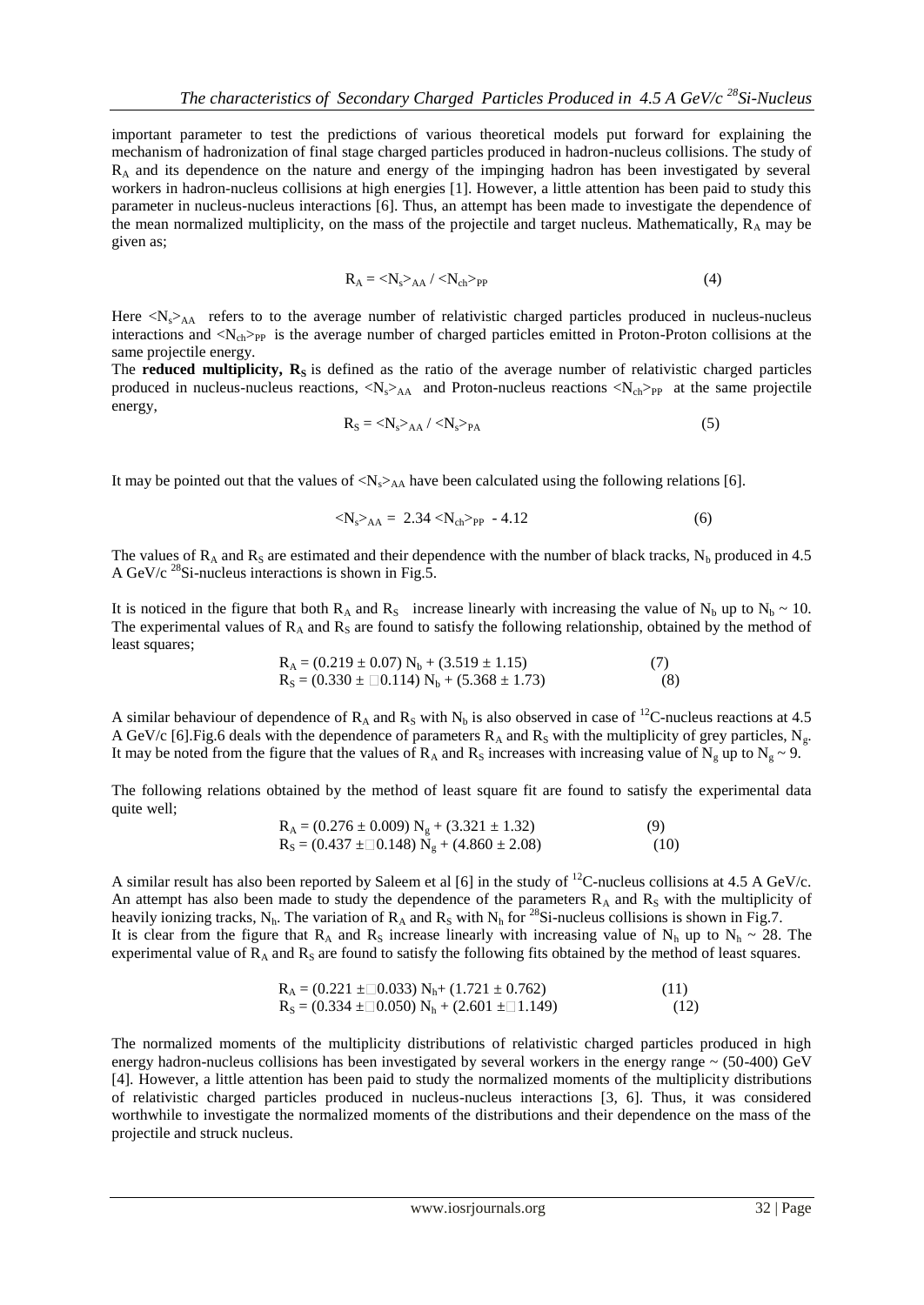The **normalized moments** of the multiplicity distributions of relativistic charged particles is defined as;

$$
C_K = \langle N_S^K \rangle / \langle N_S \rangle^K \tag{13}
$$

where K is a constant and can have different values 2, 3, 4 etc. For studying the dependence of  $C_K$  on the size of the target nucleus, the values of  $C_2$ ,  $C_3$  and  $C_4$  are calculated for different groups of emulsion nuclei

in 4.5 A GeV/c <sup>28</sup>Si-nucleus interactions. The values of C<sub>K</sub> obtained in 4.5 GeV/c <sup>28</sup>Si-nucleus reactions are listed in Table-1 along with the results obtained in  $^{12}$ C-nucleus reactions [3,6] at the same projectile energy.

It is interesting to note that the values of  $C_K$  in 4.5 A GeV/c <sup>12</sup>C-nucleus reactions and <sup>28</sup>Si-nucleus collisions are almost consistent with constant with the statistical limits. It may be further noted in the Table-1 that, the value of this parameter is observed to increase with increasing value of k. On comparing the findings of the present work with those obtained in 50 GeV and 400 GeV hadron-nucleus collisions [4], it may be observed that the value of  $C_K$  are very similar in both type of interactions. The k<sup>th</sup> root of the central moment,  $\mu_K$  of the multiplicity distribution is also studied in  $4.5$  A GeV/c <sup>28</sup>Si-nucleus collisions.

The parameter  $\mu_K$  is defined as:

The parameter 
$$
\mu_K
$$
 is defined as.  
\n
$$
(\mu_K)^{1/2} = (\langle (N_S - \langle N_S \rangle)^K \rangle)^{1/2}
$$
\n(14)

In Fig.7 we have plotted  $(\mu_2)^{1/2}$ ,  $(\mu_3)^{1/2}$ ,  $(\mu_4)^{1/2}$  as a function of <N<sub>S</sub>> for <sup>28</sup>Si-nucleus interactions at 4.5 A GeV/c. It may be seen in the figure that the solid line which represent the variation of the moments with  $\langle N_s \rangle$  fits the experimental data quite well. On comparing these observation with those obtained in high energy hadronnucleus collisions, it may be concluded that there is at least a qualitative similarity in the mechanism of hadronization in the final stage of high energy hadron-nucleus as well as nucleus-nucleus reactions.

| Table.1- Values of normalized moments $C_2$ , $C_3$ and $C_4$ in nucleus -nucleus reactions at 4.5 A GeV/c. |                  |                  |                          |                   |
|-------------------------------------------------------------------------------------------------------------|------------------|------------------|--------------------------|-------------------|
| <b>Type</b>                                                                                                 | of $C_2$         | $C_3$            | $\mathbf{C}_4$           | <b>References</b> |
| <b>Interactions</b>                                                                                         |                  |                  |                          |                   |
| $T^2$ C-CNO                                                                                                 | $1.41 \pm 0.10$  | $2.42 \pm 0.23$  | $4.73 \pm 0.58$          | 6                 |
| $^{28}$ Si-CNO                                                                                              | $1.41 \pm 0.01$  | $2.44 \pm 0.007$ | $4.41 \pm 0.003$         | Present work      |
| $^{12}C$ -Em                                                                                                | $1.43 \pm 0.05$  | $2.51 \pm 0.12$  | $5.15 \pm 0.33$          | 6                 |
| $T^2C$ -Em                                                                                                  | $1.58 \pm 0.07$  | $2.67 \pm 0.13$  |                          |                   |
| $^{28}$ Si-Em                                                                                               | $1.53 \pm 0.01$  | $3.06 \pm 0.013$ | $\Box 7.19 \pm 0.01$     | Present work      |
| ${}^{12}C$ -AgBr                                                                                            | $1.27 \pm 0.06$  | $2.20 \pm 0.13$  | $3.09 \pm 0.24$          | 6                 |
| $^{12}C$ -AgBr                                                                                              | $1.29 \pm 0.26$  | $2.48 \pm 0.08$  | $\overline{\phantom{a}}$ |                   |
| $\frac{12}{12}$ Si-AgBr                                                                                     | $1.31 \pm 0.007$ | $4.56 \pm 0.004$ | $3.55 \pm 0.35$          | Present work      |

**III. Figures And Table**

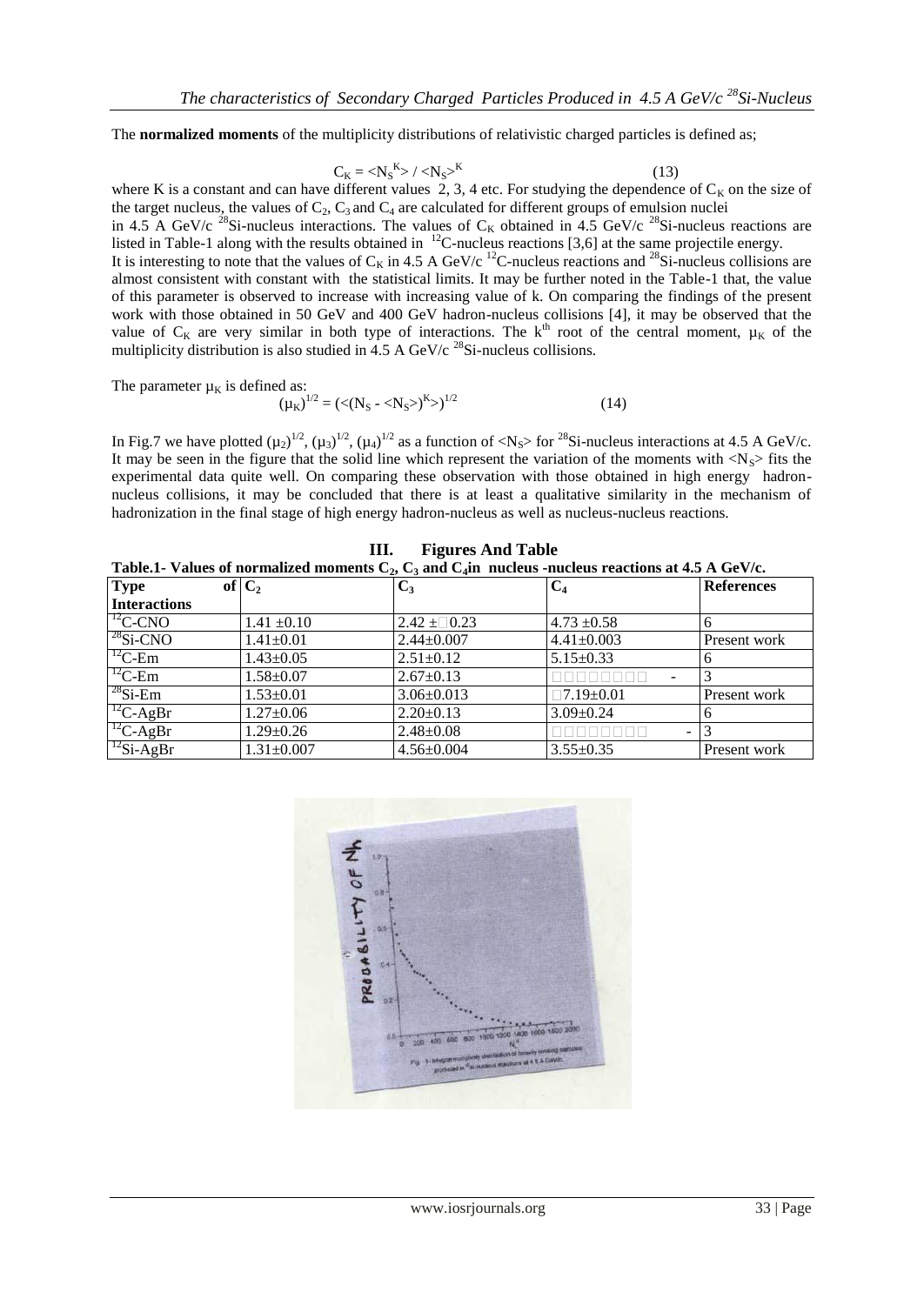